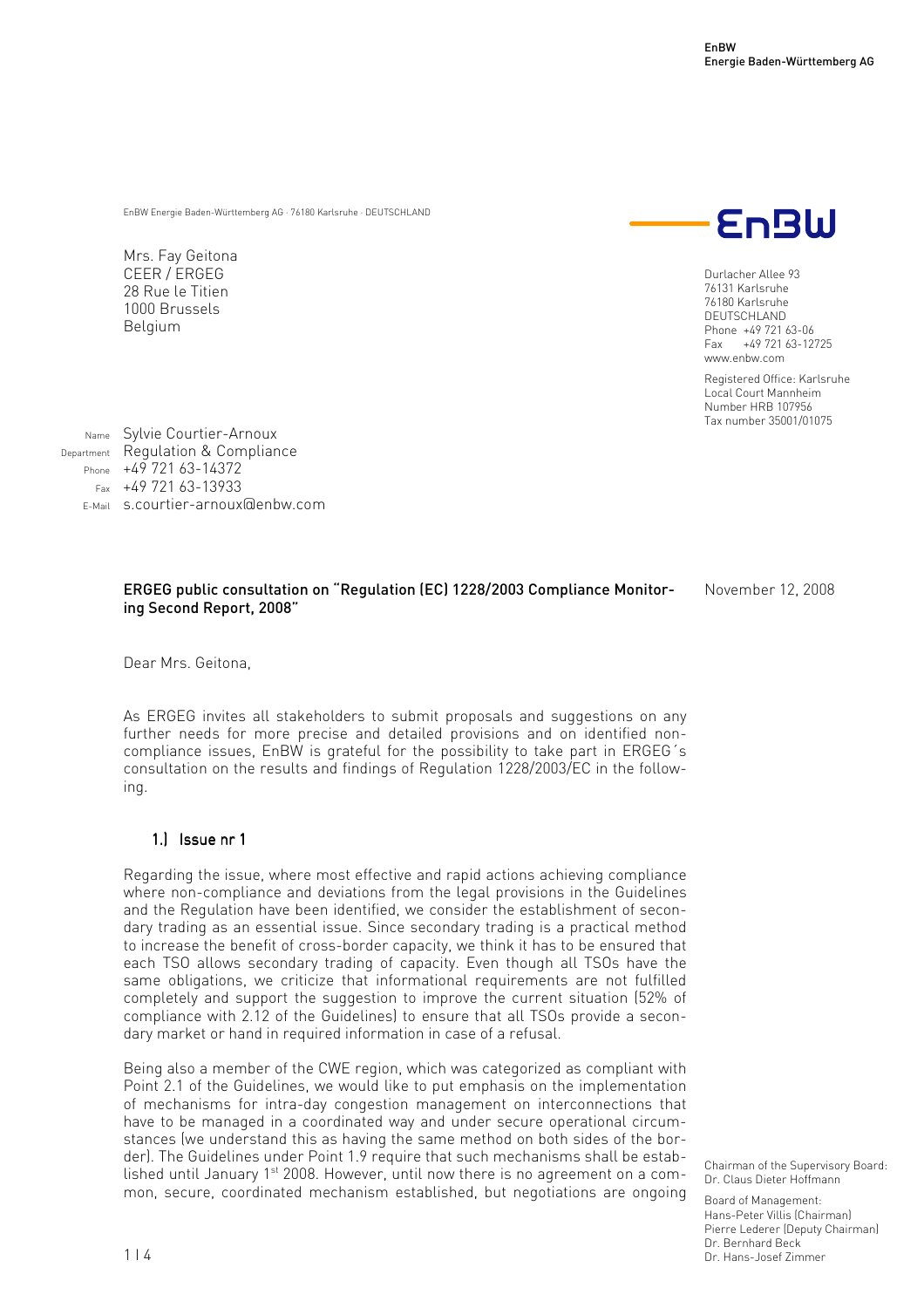and efforts are made in order to achieve compliance soon. Thus, we propose to hold a consultation where all stakeholders can contribute in order to achieve common agreements.

We would also like to comment on the issue of financial consequences in case of failure to honour obligations by those who are responsible. The TSOs, which do not fulfil their obligations in cases of curtailment shall be liable to compensate the market participants for the loss of the capacity rights. Surely, in case of force majeure, TSOs cannot guarantee firmness of capacity and thus cannot be liable for any costs exceeding the initial capacity price. However, firmness in this respect should be defined in the same way at least on a regional level (in a way CASC intends to do for the CWE region). In all other cases compensation for any curtailment of capacity could be at full market spread. In this context there is still the unsolved regulatory issue how TSOs are allowed to refinance this risk. A suggestion is, that these compensation costs could be refinanced from the congestion rents while for a transitory period, we would also support an upper limit on a total compensation amount per month.

Considering coordination, we suppose that within the CWE region a significant enhancement in comparison to the first compliance report has taken place. Particularly, with the establishment of CASC, besides other improvements, the long term allocation of capacity, identical timeframes and gate closures as well as a consistent contractual framework was built up. This facilitates a simplified exchange of information and a more efficient cross-border trade of electricity. Taking into account the current ongoing Market Coupling efforts, the integration of the region will be further pushed forward. This development optimises the allocation process, assigns clear responsibilities and increases compliance, which shows that the cooperation especially between the TSOs as well as in cooperation with the PXs is fruitful.

## $2.$ ) Issue nr  $2.$

Regarding transparency and the suggestion to need a precise and detailed provisions in the Regulation and the CM Guidelines, we suppose that the transparency reports, carried out by the National Regulatory Authorities in consultation with the stakeholders, are at the current time sufficient to solve the problems stated in the ERGEG Compliance Report. In order to fulfil the requirements of the current CM Guidelines it seems recommendable to ensure the compliance with this CM Guidelines first. Only if all conditions are fulfilled by all TSOs within the European Union, a new Guideline shall be introduced. This approach has the advantage that the implementation of the 2006 CM Guidelines can be fully completed first. Then, a higher compliance will be achieved in the following years and the ERI Transparency Reports can develop their full effect. Therefore we think it is not recommendable to complement the existing general provisions on transparency, but rather use the existing regional transparency reports and implement them throughout all Member States to achieve a level-playing field.

Hence it could be an opportunity to introduce a common framework regarding the acceptance of costs.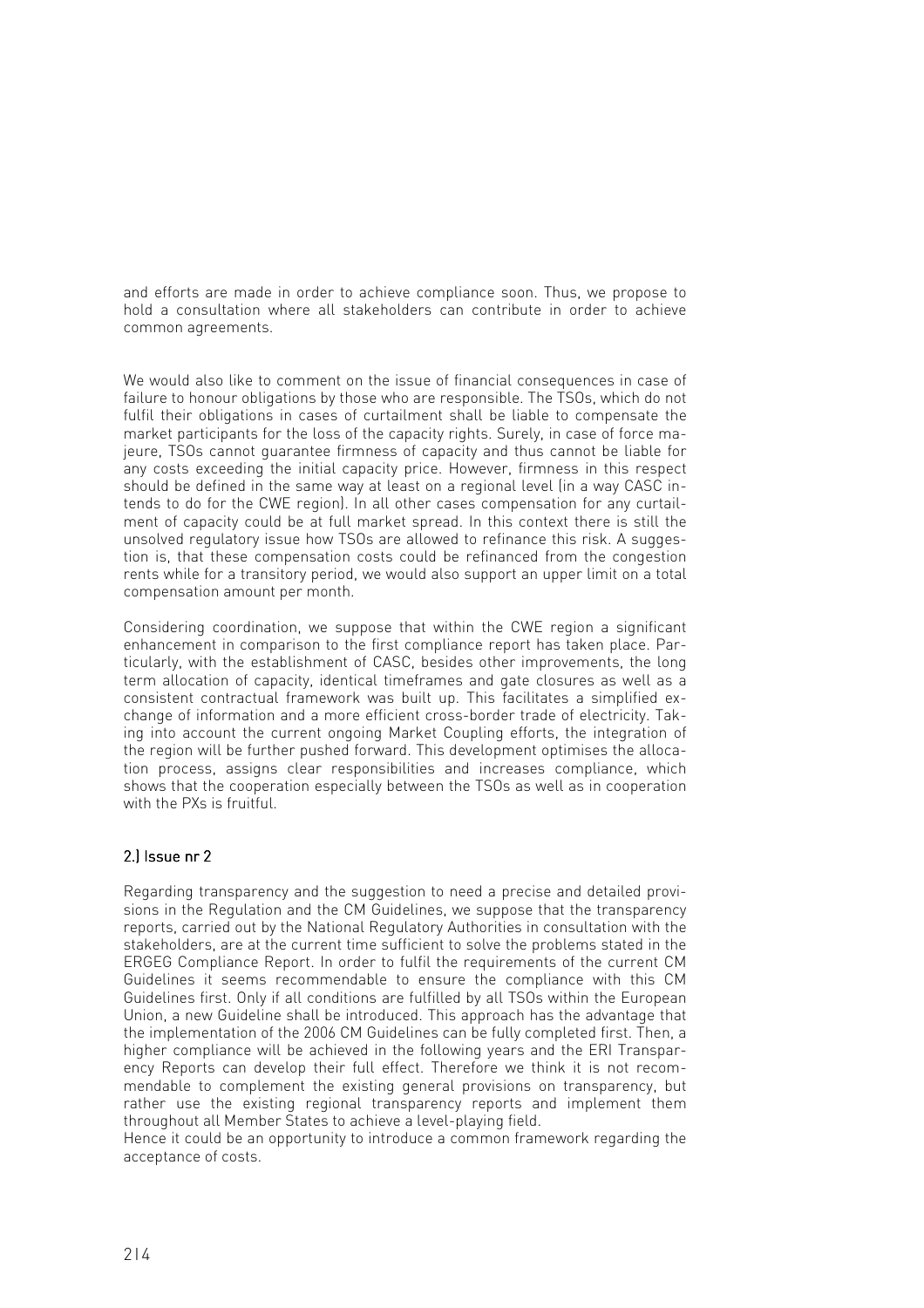Moreover, it is stated, that 50% of the TSOs have published the corrective actions taken by TSOs for solving network and system problems and only 46% have published the effects of these actions on physical power flows. In order to ensure 100% of compliance with Point 5.5h of the CM Guidelines, we recommend to introduce a general obligation for the TSOs to report on corrective actions taken, also in cases where there was no corrective action taken. This also counts for the 46% of the TSOs that do not publish their reasons of limitations of cross border capacity. Even though we support ERGEG in the above mentioned points, we oppose the suggestion to recommend the Commission, that the TSOs shall report on all relevant descriptions, documents, etc. so that is becomes an "inherent" and "Selfexplanatory" duty of the TSOs. In our point of view, this is the task of the National Regulatory Authorities, who shall monitor and report on the current developments and check the documents of all TSOs.

Additionally, we appreciate the proposal to adopt and implement ITC and Transmission Tariffication Guidelines. We see this as a great chance to implement a general framework, applicable throughout the Member States.

About restrictions on market participants, we would consider that this should remain an exceptional process. It should result from an ex-post analysis from the relevant Regulatory and/or Competition Authorities on a case to case basis. If dedicated Guidelines have to be written, we would suggest that all stakeholders have the opportunity to express themselves in a public consultation about the foreseen process about restrictions imposed to participants in the allocation process. Anyway, there should be a right of appeal for the market participants. The appeal process should also be developed in the Guidelines.

Concerning the recommendations for the TSOs, we are doing our best to implement the agreed projects. However, it should be borne in mind that the German TSOs cannot take into account all relevant costs of the implementation of ERIs. This is an important obstacle for us and hinders an even faster compliance. On the other hand, we welcome the approach to define and agree on a common set of rules to solve internal and cross-border congestion. We believe that the foundation of CASC has shown our engagement and that the CWE TSOs are acting in favour of such a common framework.

We agree that ERGEG and the national regulators shall assess economic efficiency of congestion management methods. Our opinion is that even though implementation of Market Coupling in CWE takes more time than expected, progress on implicit daily auctions can be observed.

Concerning the recommendations, ERGEG should advise the Commission

- (i) on the treatment of curtailment and firmness of the transmission capacity, which requires more detailed and exact provisions: we support this suggestion as we believe that one set of rules helps to have the same policy and procedures in all Member States and the NRAs implement harmonised regulatory methods. From our point of view, cost recovery concerning firmness has to be done in the same way throughout Europe.
- (ii) on detailed and precise provisions on how the TSOs shall maximise their capacity: generally we support this suggestion and suppose that